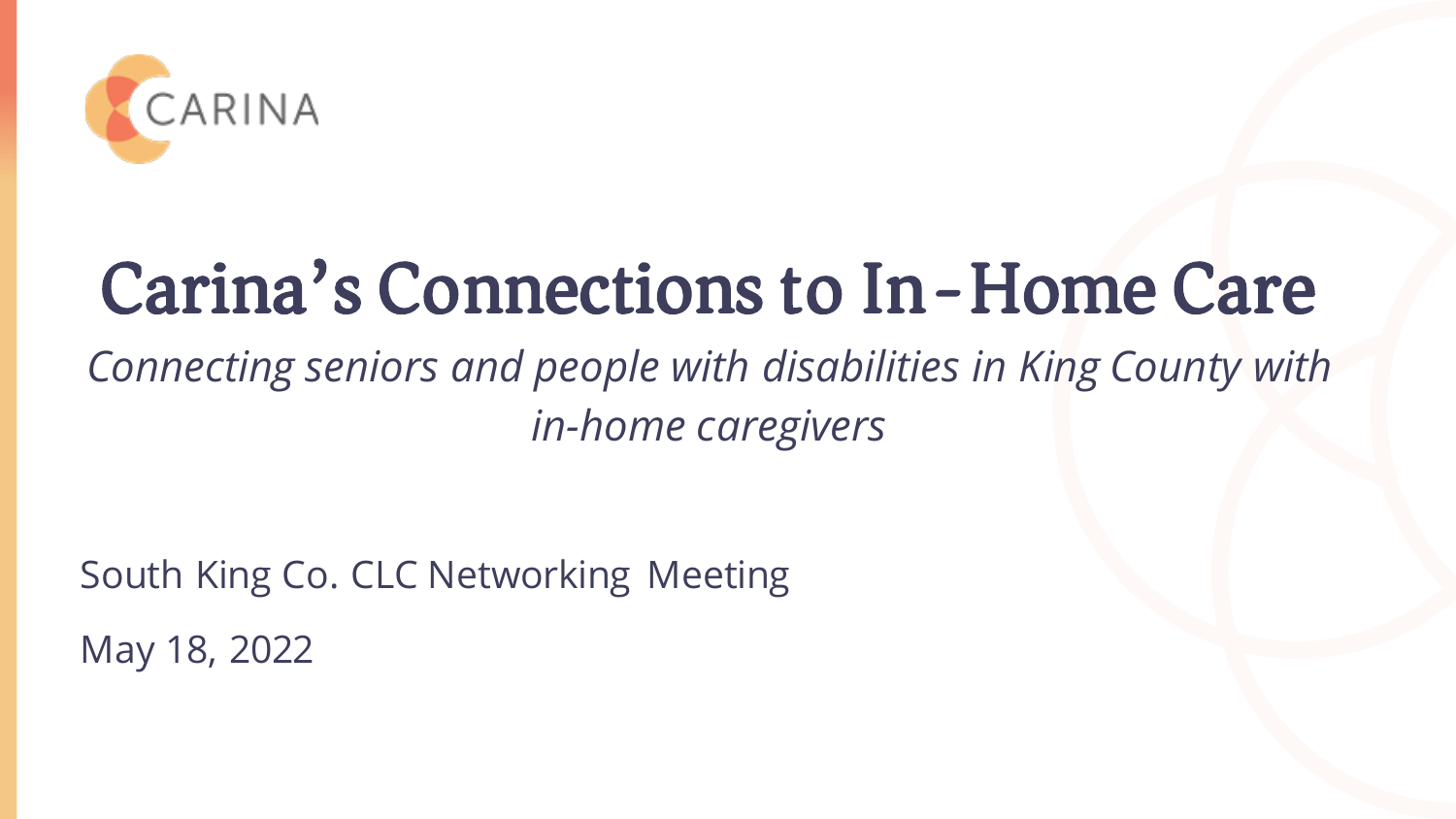

- Introduction to Carina
	- Who We Are
	- Home Care Offerings
	- Carina in King Co.
- Demonstration of Carina's care matching service in King County
- Opportunities for collaboration



*Home care provider Kandie L., Kent, WA*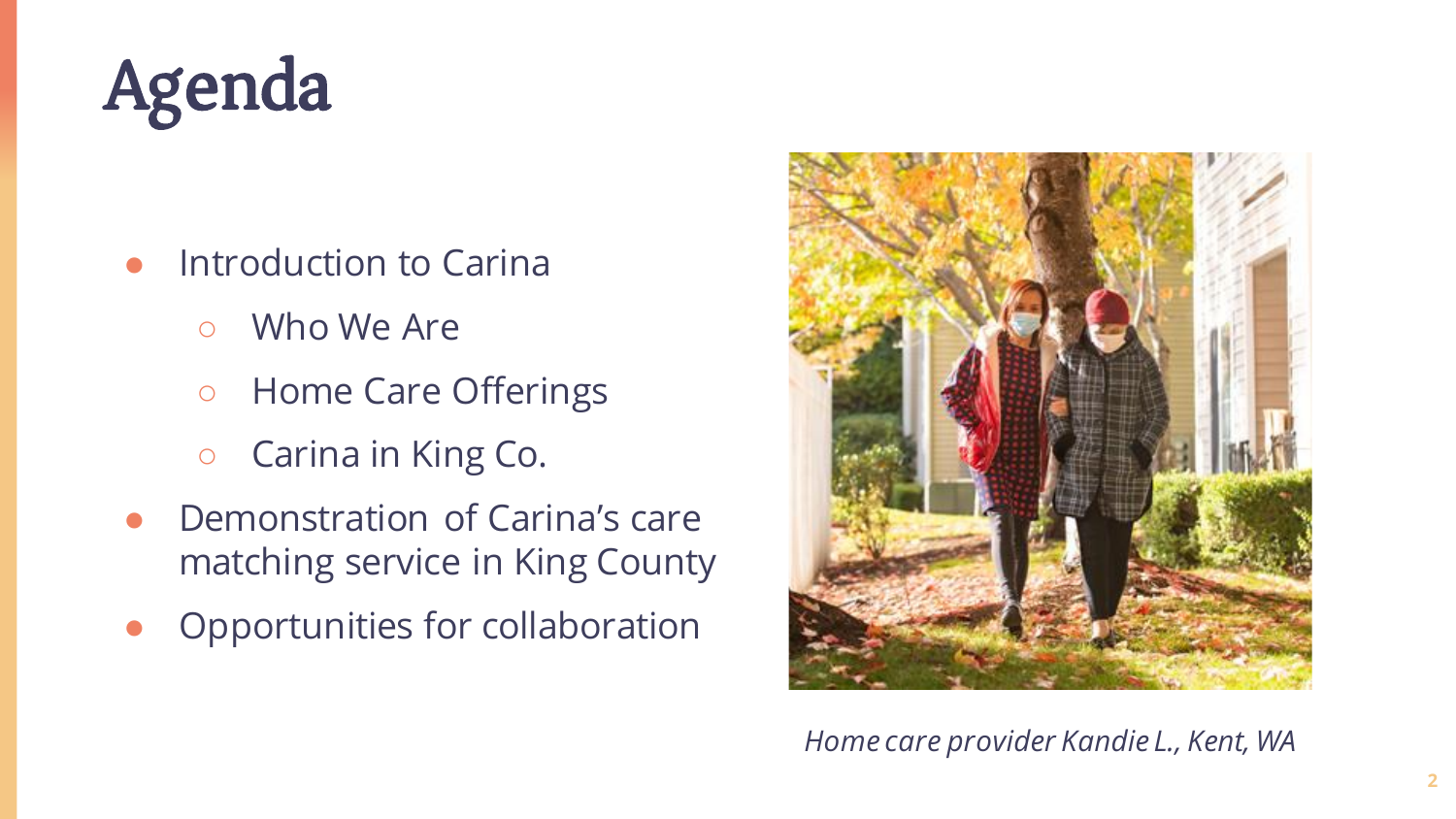### Who We Are - About Us

We are a nonprofit that believes communities are stronger when all people, regardless of income, can easily and safely access quality care and care providers receive good wages and steady work.

We provide a safe, easy-to-use, care matching service for families and individuals who are in need of home care and child care.

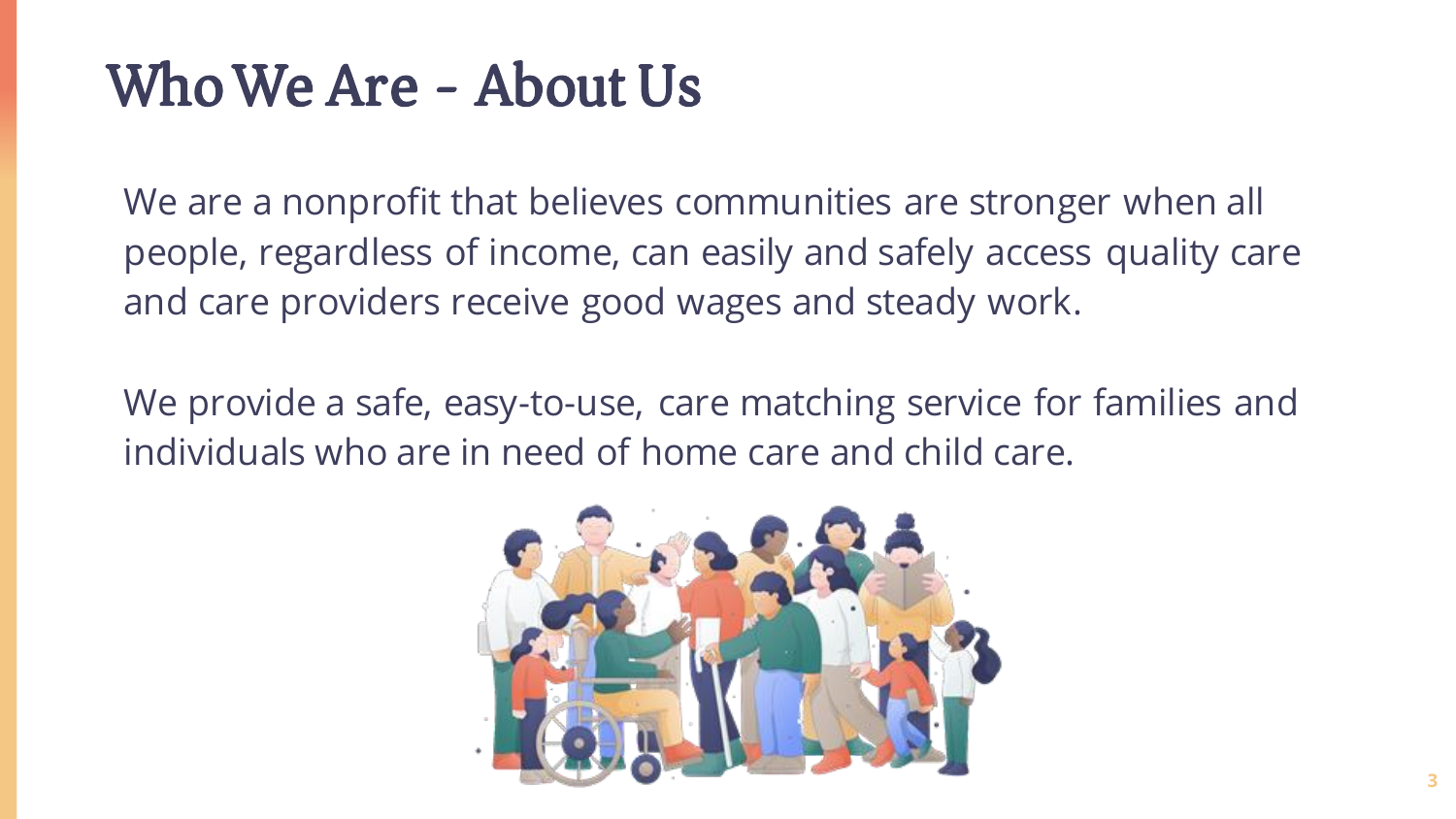### Who We Are - Our Story

| 2002                                                                                                                 | 2015                                                                                                  | 2016                                                                                                                                         | 2019                                                                                                                                        | 2020                                                                                                                                                          |
|----------------------------------------------------------------------------------------------------------------------|-------------------------------------------------------------------------------------------------------|----------------------------------------------------------------------------------------------------------------------------------------------|---------------------------------------------------------------------------------------------------------------------------------------------|---------------------------------------------------------------------------------------------------------------------------------------------------------------|
| <b>Home Care</b><br><b>Workers Forma</b><br><b>Union</b>                                                             | <b>Home Care</b><br><b>Workers Build</b><br><b>Carina</b>                                             | <b>Connecting</b><br><b>People for Care</b><br>and Work                                                                                      | <b>Expanding</b><br>to<br><b>Private Pay</b>                                                                                                | <b>Connecting</b><br><b>Families to Child</b><br>Care                                                                                                         |
| WA Home care<br>workers joined<br>together as a<br>labor union to<br>advocate for<br>better conditions<br>and wages. | Unionized WA<br>home care<br>workers (SEIU<br>775) won a new<br>contract benefit<br>to launch Carina. | Carina launched<br>in WA, with 18K<br>users to date. We<br>have matched<br>workers 5K+ good<br>care jobs<br>resulting in<br>\$14MM in wages. | Carina includes<br>consumers<br>looking to pay out<br>of pocket in King<br>Co., supported by<br>the Department<br>of Community<br>and Human | In response to the<br>pandemic and<br>child care crisis,<br>we expanded our<br>care matching<br>service to include<br>child care in WA,<br>CA, IL, CT and MA. |

Services (DCHS).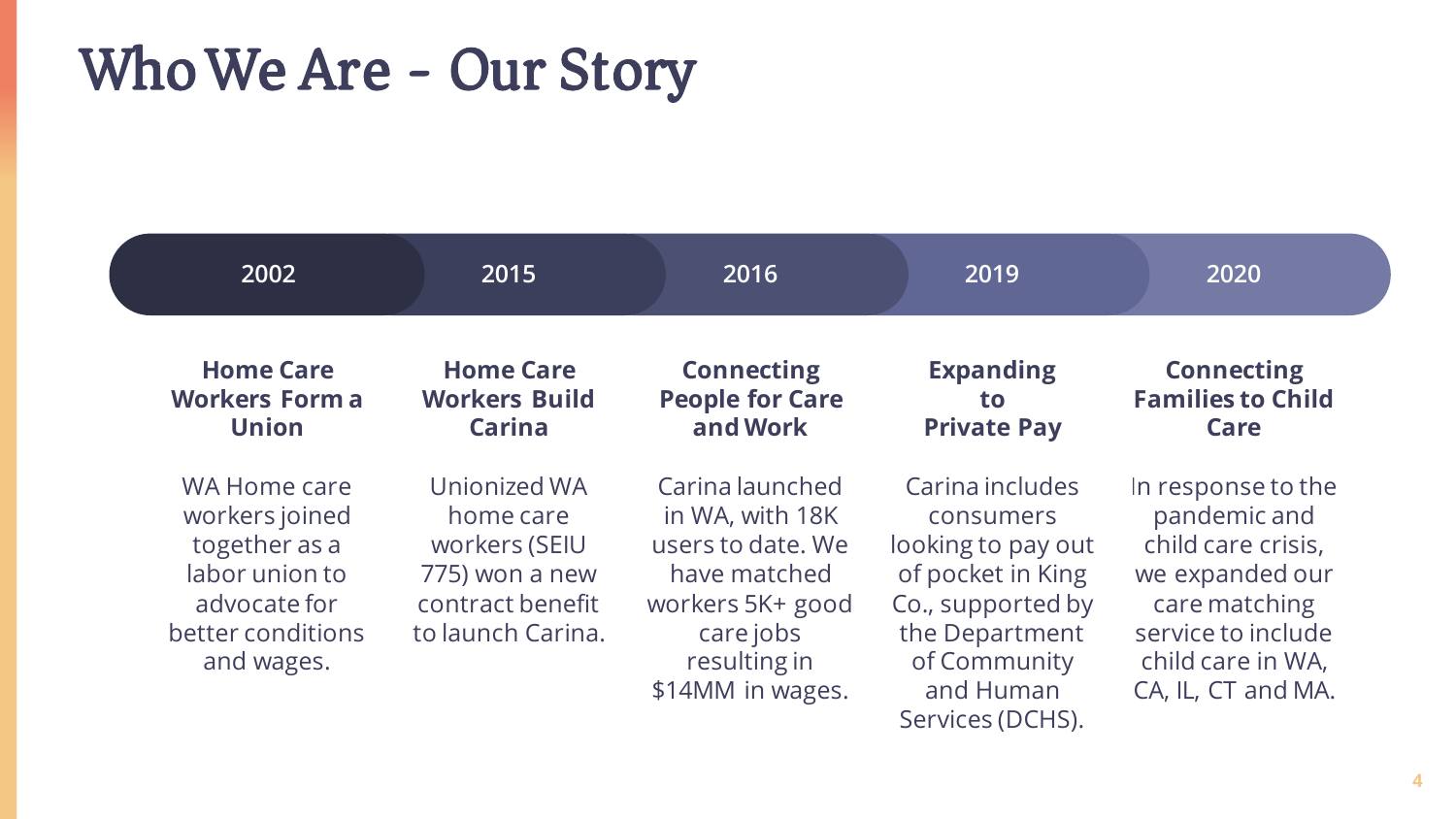### Our Services - Connect for Free



# Find Home Care

Connect individuals with licensed, trained and compassionate home care providers.



### Find Child Care

Help families find safe, nurturing daycare options that provide early education in the provider's home.



### Find Good Jobs

Provide new and existing care professionals with dependable, steady income and good jobs.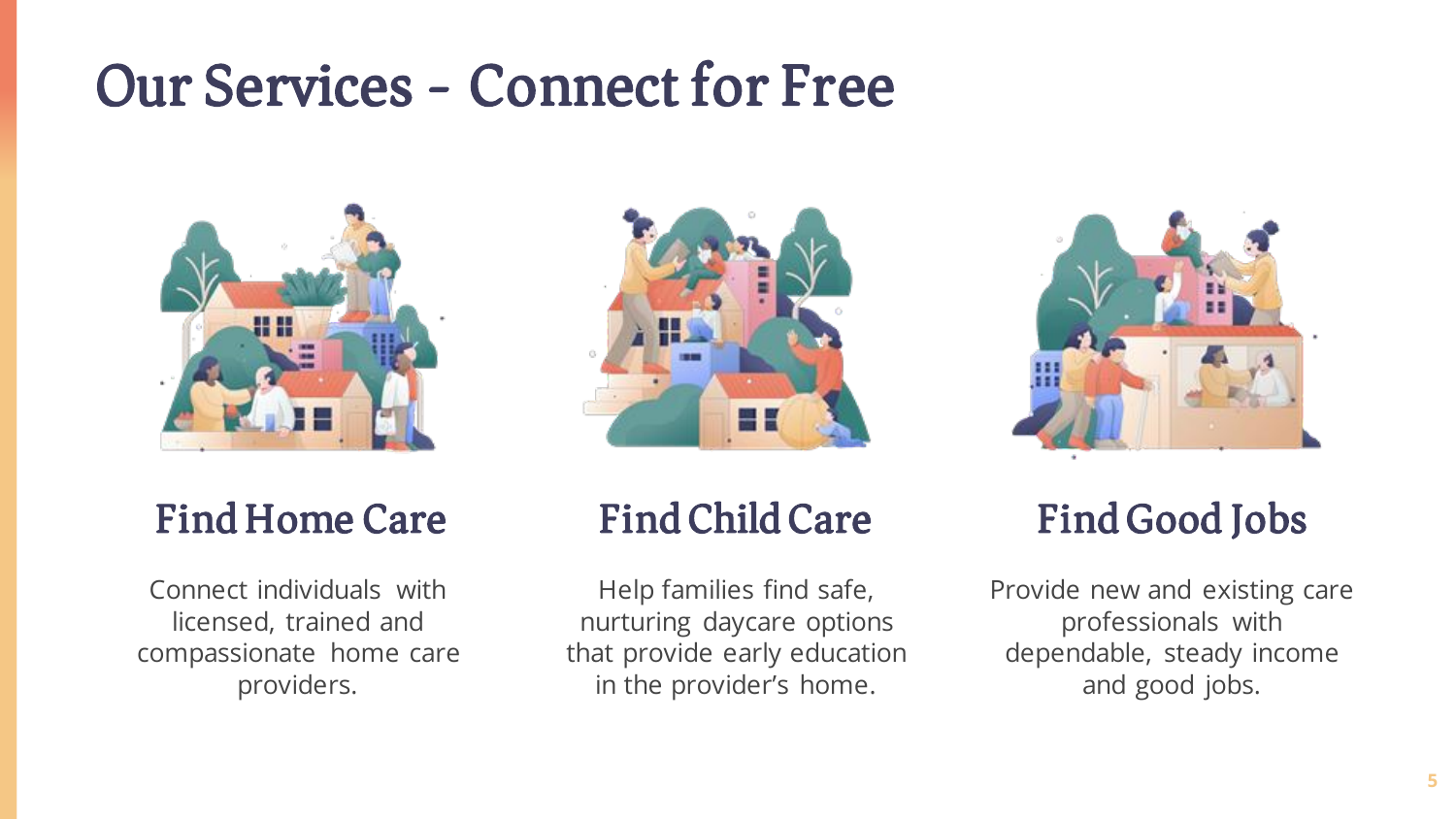## Carina's Home Care Offerings

Carina's home care offerings enable individuals to live independently while receiving compassionate care and companionship in their homes, enhancing their ability to age in place.

The home care professionals (Individual Providers and Agency Providers):

- Background-checked, trained, and receive good benefits and union wages.
- Provide a range of services:
	- Meal preparation and shopping
	- Help with bathing and dressing
	- **Light housekeeping**
	- Transfers and transportation

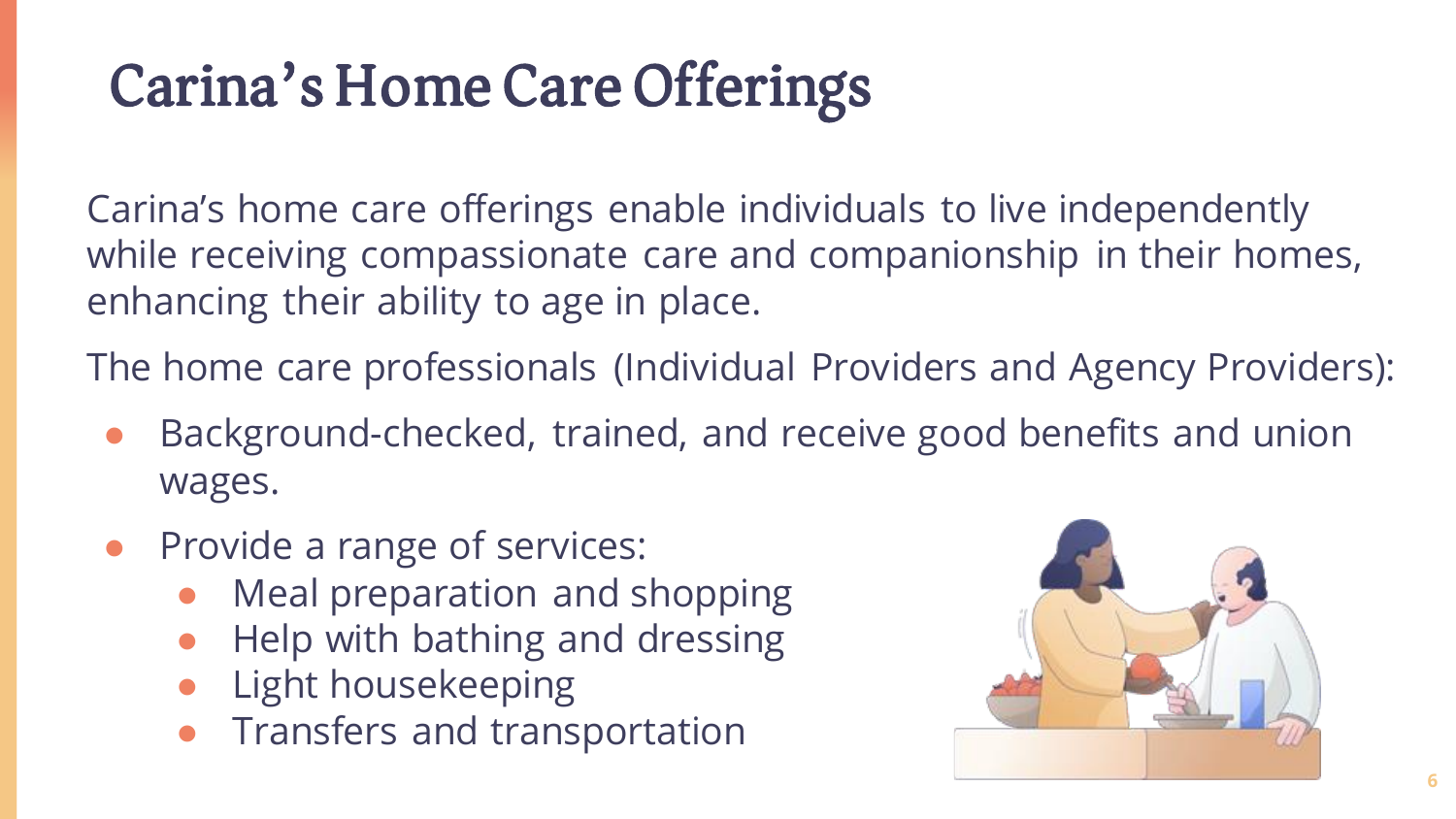## Carina's Home Care Offerings: Medicaid and Out-of-Pocket/Subsidies

**Medicaid:** If you are enrolled in Medicaid and have authorized home care hours:

- Choose your care provider while working with your case manager
- Get direct access to a vetted pool of active, skilled, statecertified caregivers located in every county across WA
- Browse care providers and choose the one that is the best fit

**Out of Pocket + Subsidies:** If you live in **King County** and are planning to pay out of pocket, with private insurance or another non-Medicaid program, or are unsure of your funding:

- Search for home care agencies with available providers near you
- Carina's partner home care agencies reach out to you to discuss your care needs and match you with a caregiver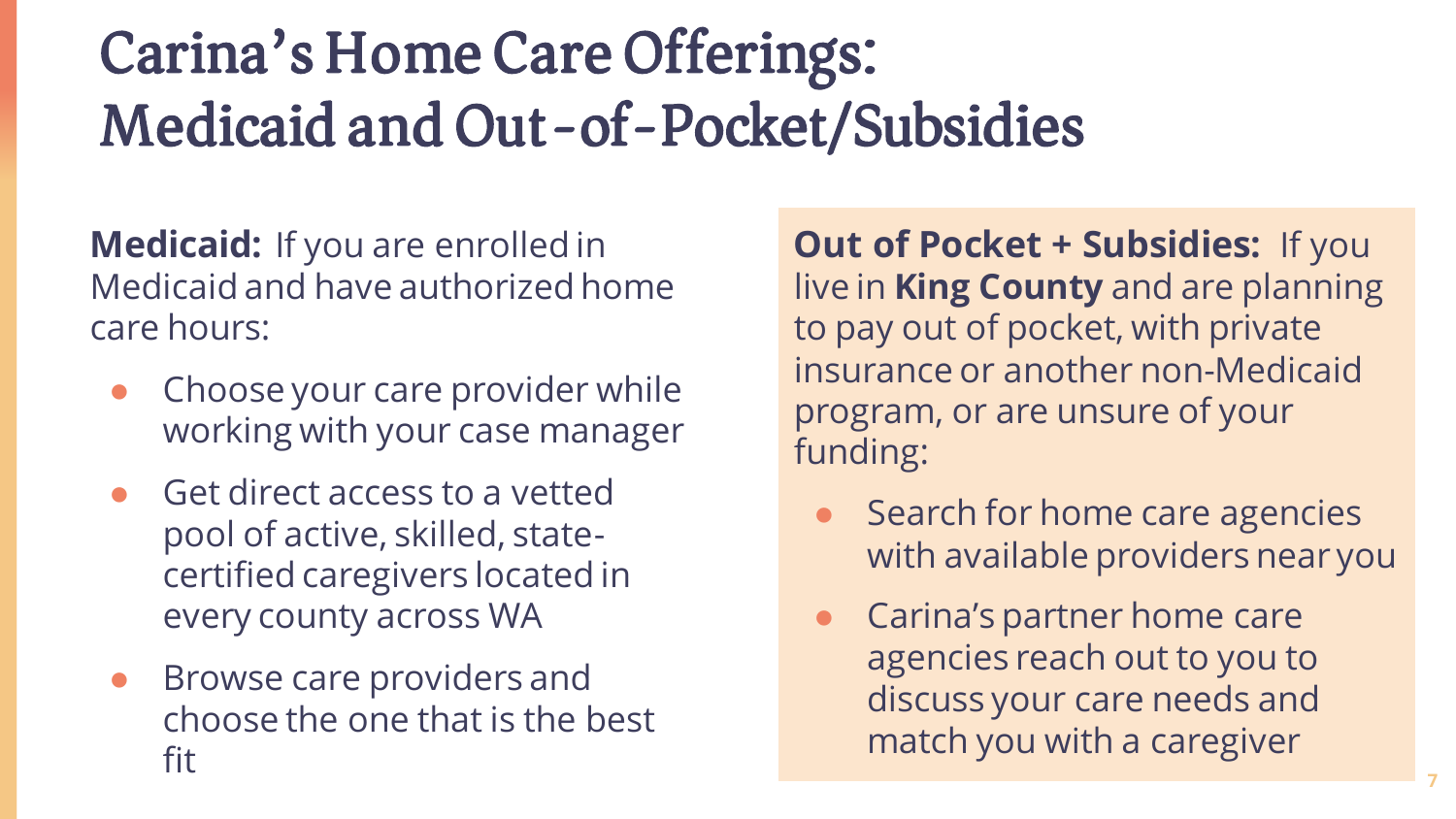## Carina in King County: Overview

**Funder:** Funding provided by King County Department of Community and Human Services (DCHS) under the Veterans, Seniors and Human Services Levy (VSHSL)

**Purpose:** To connect seniors and people with disabilities in King County with potential in-home caregivers so they can safely receive routine, ongoing care in their home, enhancing their ability to age in place.

**Agency Partners:** Catholic Community Services (CCS), Korean Women's Association (KWA), First Choice In-Home Care.

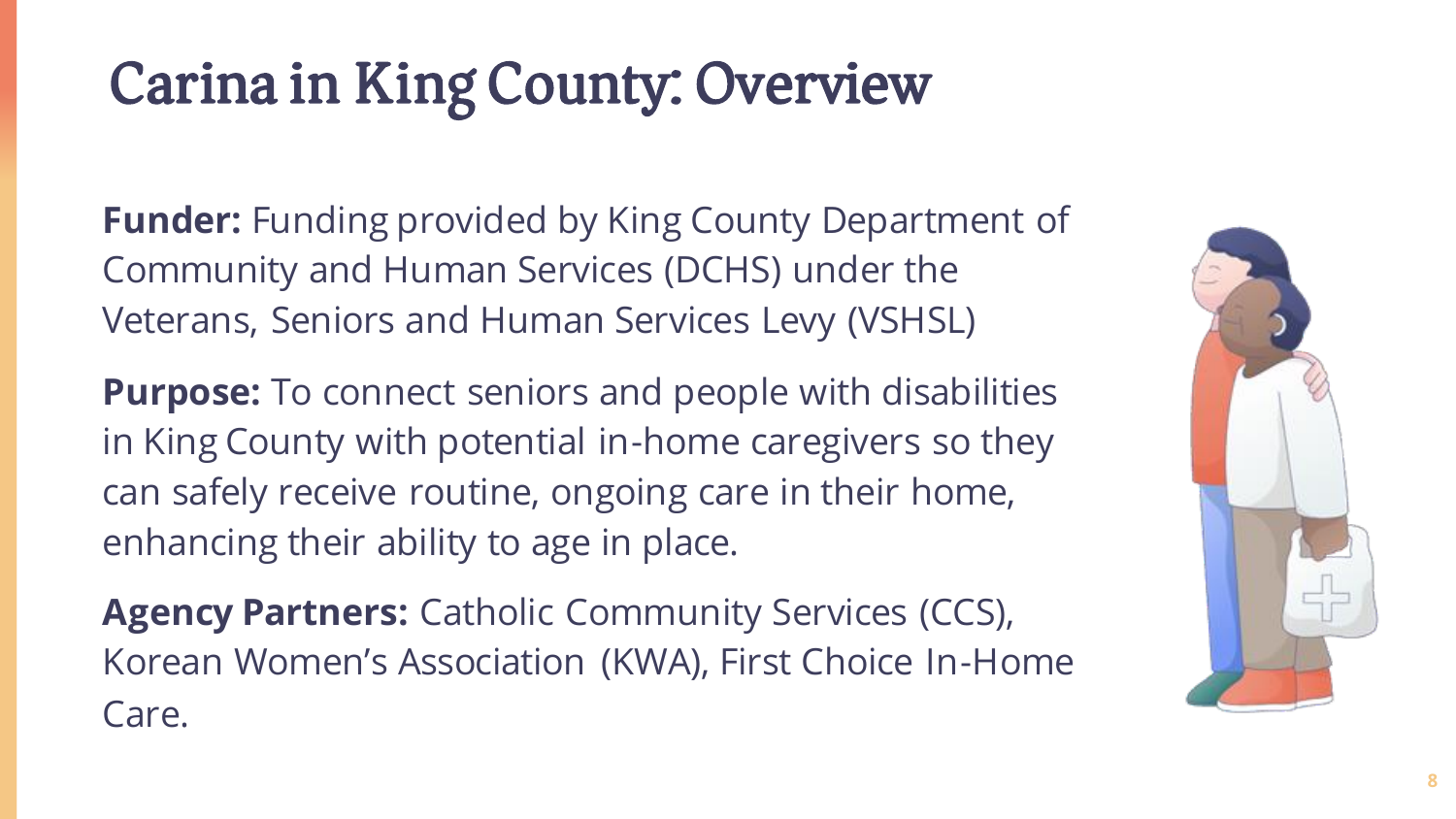## Who Should Use Carina?

- Seniors and adults with disabilities looking for home care in King County
- Family members or friends of someone who needs home care
- Case Managers or organizations seeking to refer a client to caregiving services

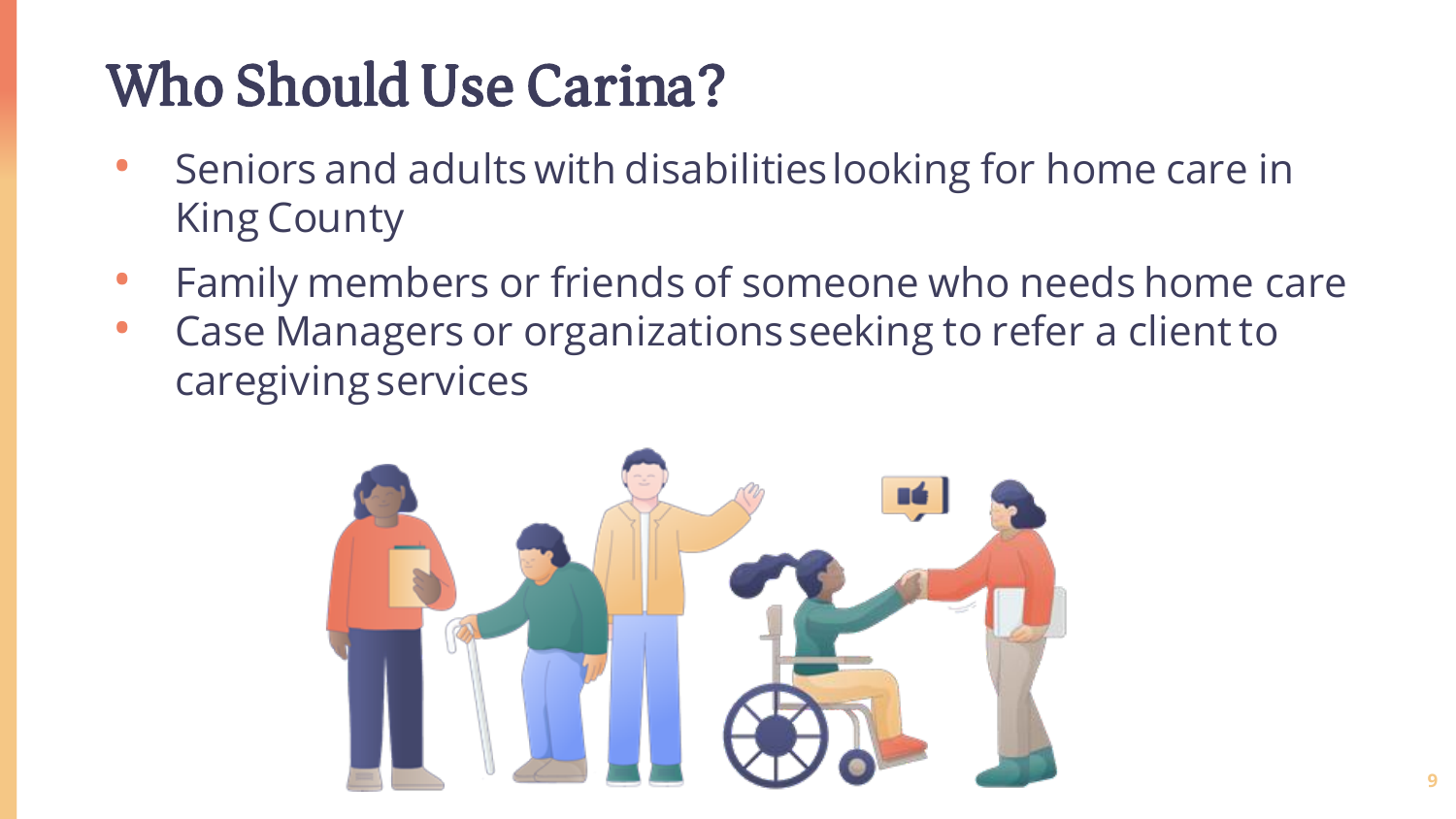## Carina in King County: How it Works



Clients search for care [www.carina.org/homecare](http://www.carina.org/homecare/dchs) /dchs





Carina's Agency Partners receive consumers' information and match them with an Agency Provider

Carina's free online matching tool connects consumers with home care agencies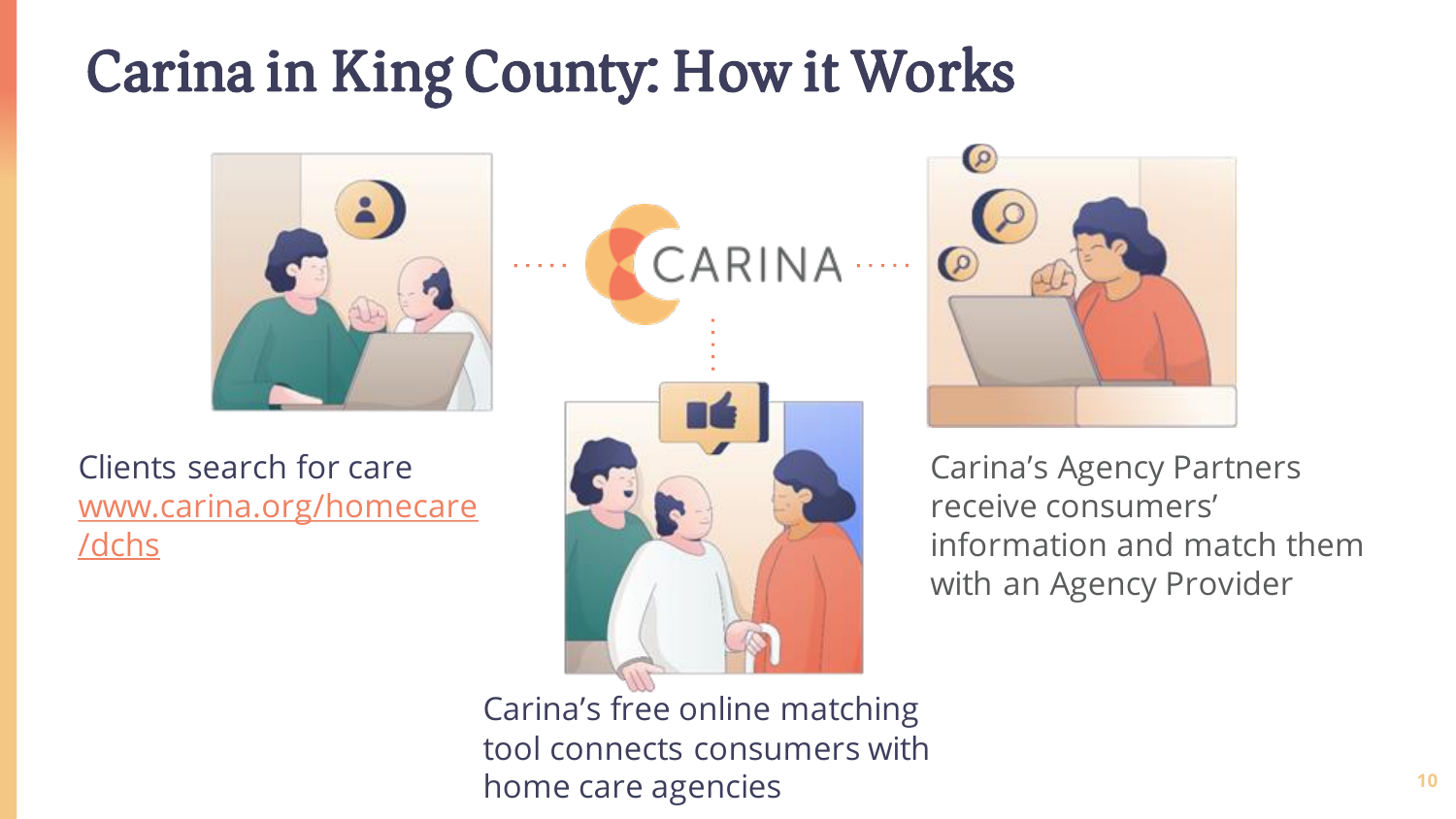## Step 1a: Find Care at carina.org



### Better Care. Better Jobs.



### Empowering individuals, families and communities like yours

We are a nonprofit that believes communities are stronger when all people, regardless of income, can easily and safely access quality core and care providers receive good wages and steady work.

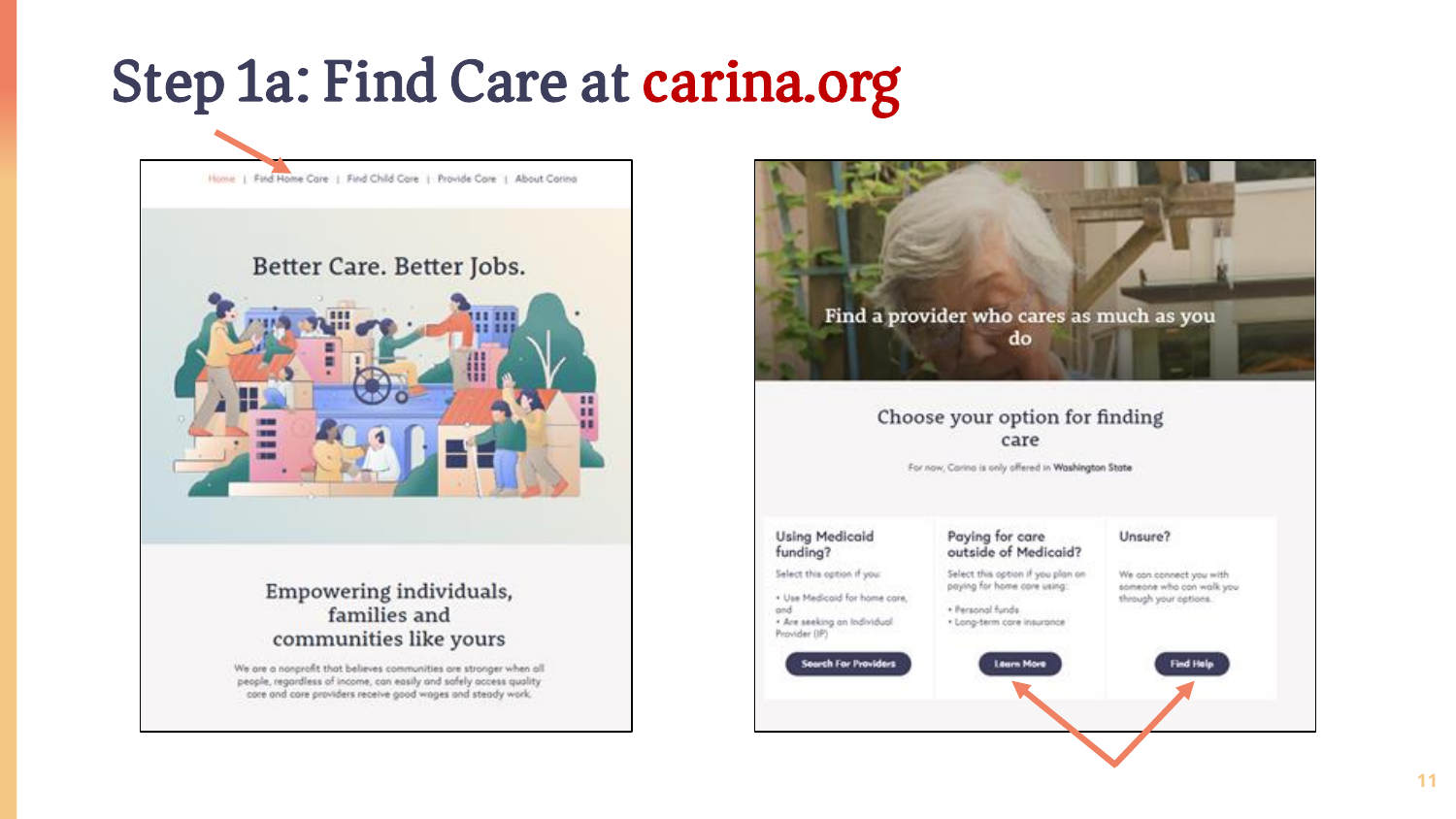## Step 1b: Find Care at carina.org/homecare/dchs

### Find a trusted home care provider

Carina is a free, online tool that connects you to licensed home care agencies in King County, WA.

#### ZIP code

Search



### Partnering for better care

In partnership with the King County Department of Community and Human Services (DCHS), Carina helps King County residents find safe and affordable in-home care that enhances their ability to age in place.

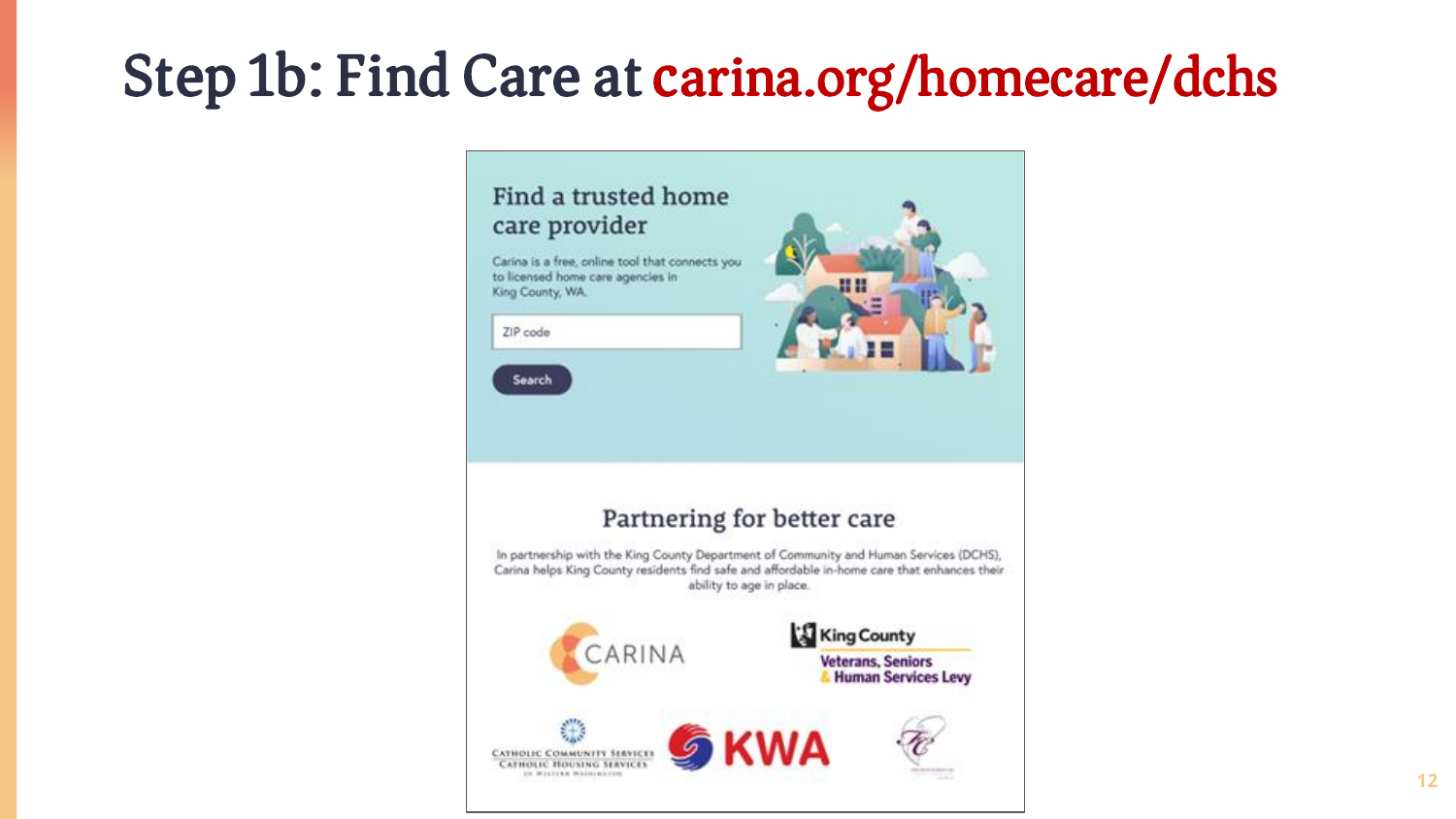### Step 2: Learn How Carina Works

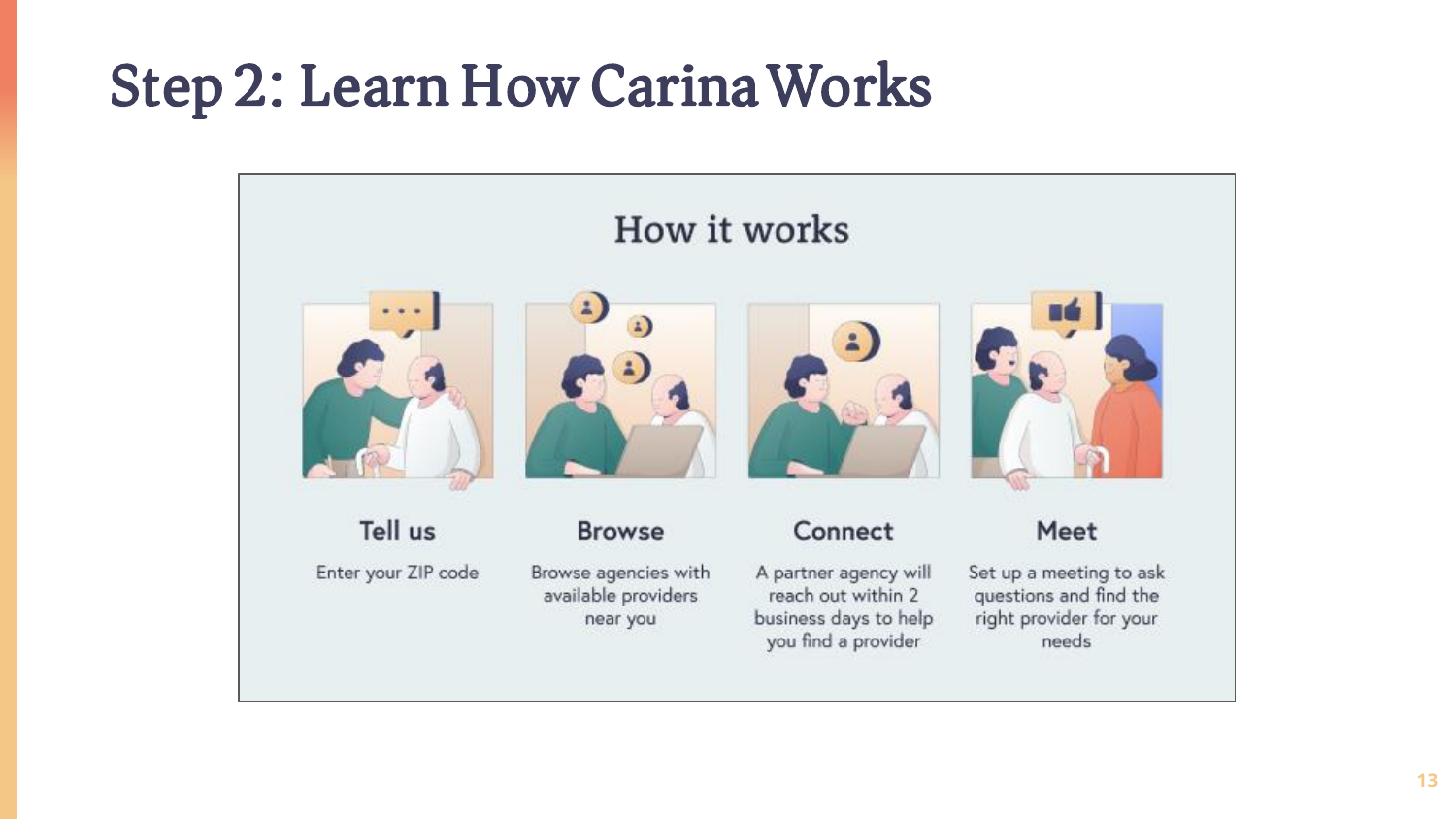## Step 3: Enter Zip Code to Find Available Providers

### Find a trusted home care provider

Carina is a free, online tool that connects you to licensed home care agencies in King County, WA.

#### ZIP code

Search



### Partnering for better care

In partnership with the King County Department of Community and Human Services (DCHS), Carina helps King County residents find safe and affordable in-home care that enhances their ability to age in place.

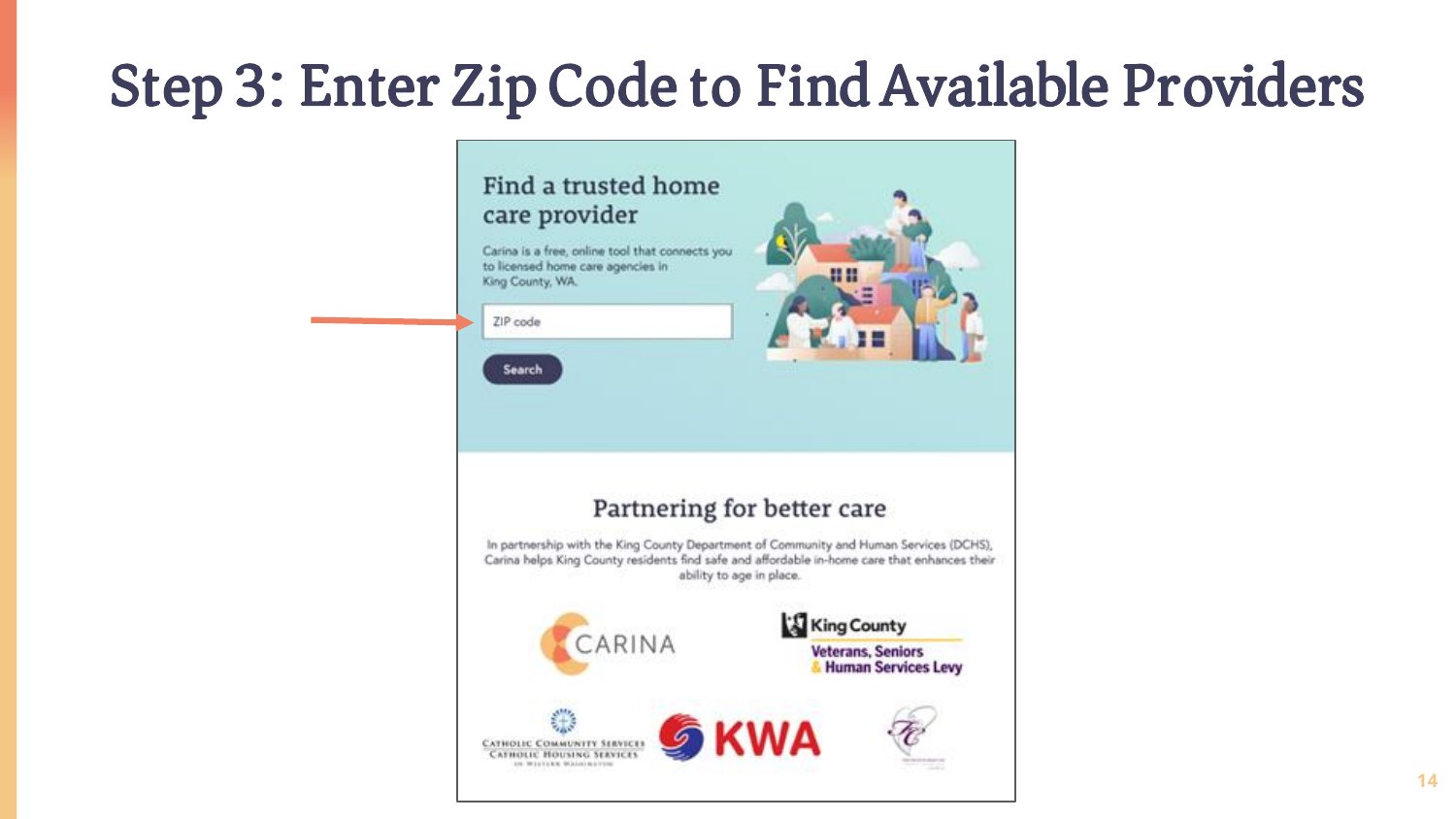# Step 4: Search for Agencies

Search for an Agency with available Agency Providers near you:

- Enter zip code
- Select language/s
- Select gender preference of the caregiver

| Do code of core recorent -                                                                                                                                                                                                                                                             |                                                                                                                                                                                                 |                                                                                                                                                                            | Gender of provider              |  |  |
|----------------------------------------------------------------------------------------------------------------------------------------------------------------------------------------------------------------------------------------------------------------------------------------|-------------------------------------------------------------------------------------------------------------------------------------------------------------------------------------------------|----------------------------------------------------------------------------------------------------------------------------------------------------------------------------|---------------------------------|--|--|
| <b>99198</b>                                                                                                                                                                                                                                                                           | A31                                                                                                                                                                                             |                                                                                                                                                                            | No oreference                   |  |  |
| Korean Women's                                                                                                                                                                                                                                                                         |                                                                                                                                                                                                 | Near zio code: 08108                                                                                                                                                       |                                 |  |  |
| Association [KWA]                                                                                                                                                                                                                                                                      |                                                                                                                                                                                                 |                                                                                                                                                                            | Providers available             |  |  |
| The KWA, also known as the Korean<br>Women's Association, provides services<br>to all of Western Washington through 16<br>offices in 15 counties and employs 1,400+<br>employees to serve the diverse needs of<br>more than 10,000 people each year.<br>https://homecare.kwacares.org/ |                                                                                                                                                                                                 | 8 \$32+ per hour                                                                                                                                                           |                                 |  |  |
|                                                                                                                                                                                                                                                                                        |                                                                                                                                                                                                 |                                                                                                                                                                            | Only Female Providers           |  |  |
|                                                                                                                                                                                                                                                                                        |                                                                                                                                                                                                 | <b>B<sub>o</sub></b> English                                                                                                                                               |                                 |  |  |
|                                                                                                                                                                                                                                                                                        |                                                                                                                                                                                                 | Expertise & Skills:<br>Laundry - Transfers - Transportation -<br>Shopping . Cleaning . Meals . Personal<br>care . Medication management<br><b>Contact For Availability</b> |                                 |  |  |
| Catholic Community                                                                                                                                                                                                                                                                     |                                                                                                                                                                                                 | Near zip code: 98198                                                                                                                                                       | Providers available             |  |  |
|                                                                                                                                                                                                                                                                                        | Services [CCS]<br>Catholic Community Services provides<br>non-medical assistance to aging persons.<br>and those with disabilities living in their                                               |                                                                                                                                                                            | @ \$32+ per hour                |  |  |
|                                                                                                                                                                                                                                                                                        |                                                                                                                                                                                                 |                                                                                                                                                                            | Male and female providers       |  |  |
| homes - in every county in western<br>Washington.                                                                                                                                                                                                                                      |                                                                                                                                                                                                 | <b>Pa</b> English                                                                                                                                                          |                                 |  |  |
| https://ocsww.org/get-helg/services-<br>for-seniors-becole-with<br>disabilities/home-care/                                                                                                                                                                                             |                                                                                                                                                                                                 | Expertise & Skills:<br>Laundry + Transfers + Transportation +<br>Shopping . Cleaning . Meals . Personal<br>care . Medication management                                    |                                 |  |  |
|                                                                                                                                                                                                                                                                                        |                                                                                                                                                                                                 |                                                                                                                                                                            | <b>Contact For Availability</b> |  |  |
|                                                                                                                                                                                                                                                                                        | First Choice In-Home Care                                                                                                                                                                       | Near zip code: 98198                                                                                                                                                       |                                 |  |  |
|                                                                                                                                                                                                                                                                                        | First Choice In-Home Care helps aging<br>and/or disabled persons living in their<br>homes find reliable caregivers to provide<br>non-medical, personal care services<br>throughout King County. |                                                                                                                                                                            | Providers available             |  |  |
|                                                                                                                                                                                                                                                                                        |                                                                                                                                                                                                 |                                                                                                                                                                            | 8 \$36+ per hour                |  |  |
|                                                                                                                                                                                                                                                                                        |                                                                                                                                                                                                 |                                                                                                                                                                            | <b>Chiv Female Providers</b>    |  |  |
| https://www.fclhc.com                                                                                                                                                                                                                                                                  |                                                                                                                                                                                                 | <b>Da</b> English                                                                                                                                                          |                                 |  |  |
|                                                                                                                                                                                                                                                                                        |                                                                                                                                                                                                 | Expertise & Skills:<br>Laundry - Transfers - Transportation -<br>Shooping . Cleaning . Meals . Personal<br>care                                                            |                                 |  |  |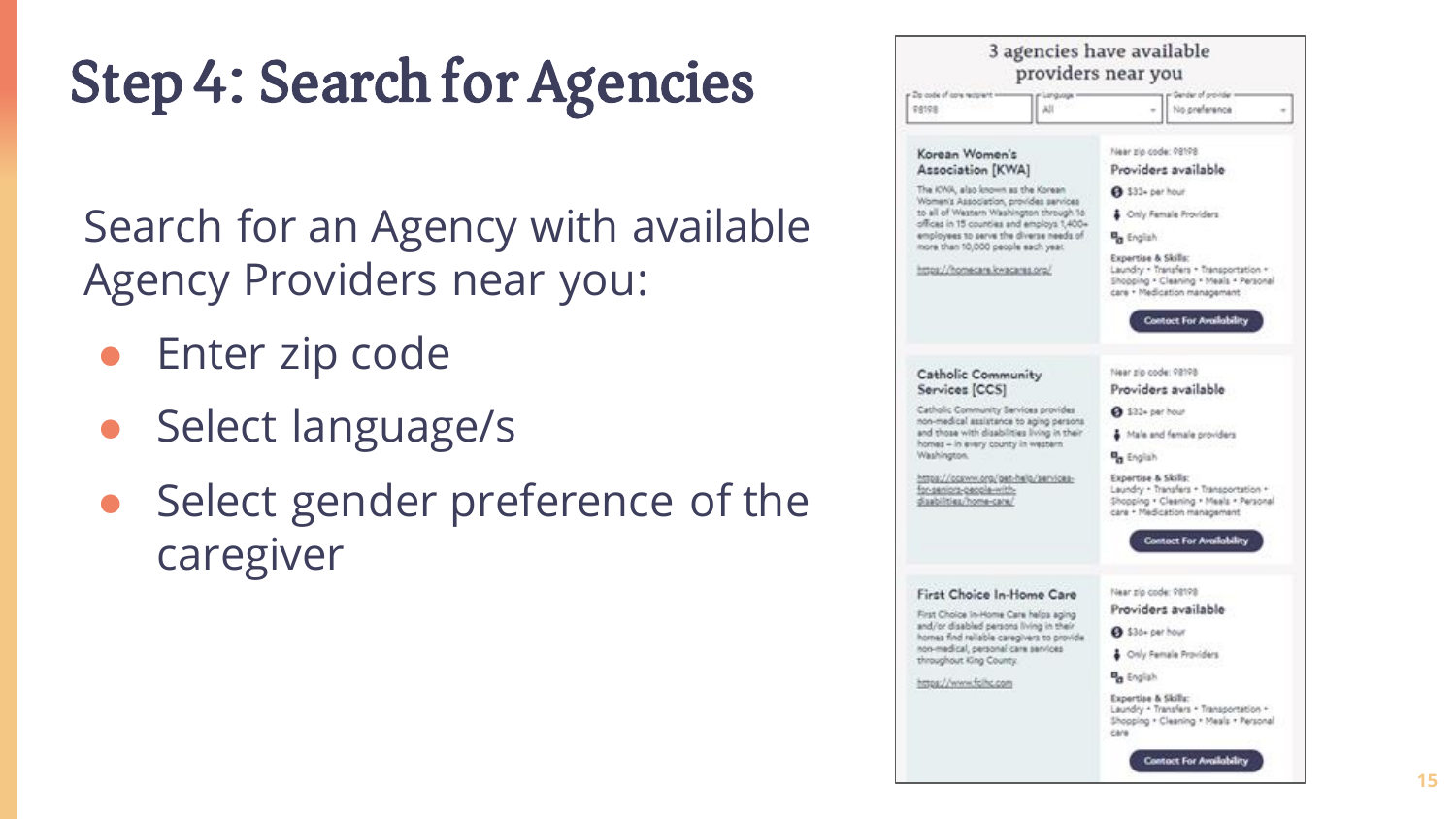## Step 5: Review Agency Details

- Learn more about the agency and their available providers
- Contact agency

### Korean Women's **Association [KWA]**

The KWA, also known as the Korean Women's Association, provides services to all of Western Washington through 16 offices in 15 counties and employs 1,400+ employees to serve the diverse needs of more than 10,000 people each year.

https://homecare.kwacares.org/

### Near zip code: 98198 Providers available

S32+ per hour

- **•** Only Female Providers
- **D**<sub>n</sub> English

#### Expertise & Skills: Laundry . Transfers . Transportation . Shopping . Cleaning . Meals . Personal care . Medication management

**Contact For Availability** 

### **Catholic Community** Services [CCS]

Catholic Community Services provides non-medical assistance to aging persons and those with disabilities living in their homes - in every county in western Washington.

https://ccsww.org/get-help/servicesfor-seniors-people-withdisabilities/home-care/

#### Near zip code: 98198

### Providers available

S32+ per hour

Male and female providers

**D**<sub>a</sub> English

**Expertise & Skills:** Laundry . Transfers . Transportation . Shopping . Cleaning . Meals . Personal care . Medication management

**Contact For Availability** 

### First Choice In-Home Care

First Choice In-Home Care helps aging and/or disabled persons living in their homes find reliable caregivers to provide non-medical, personal care services throughout King County.

https://www.fcihc.com

#### Near zip code: 98198

Providers available

S36+ per hour

**S** Only Female Providers

**D**<sub>n</sub> English

#### Expertise & Skills: Laundry . Transfers . Transportation . Shopping . Cleaning . Meals . Personal care

**Contact For Availability**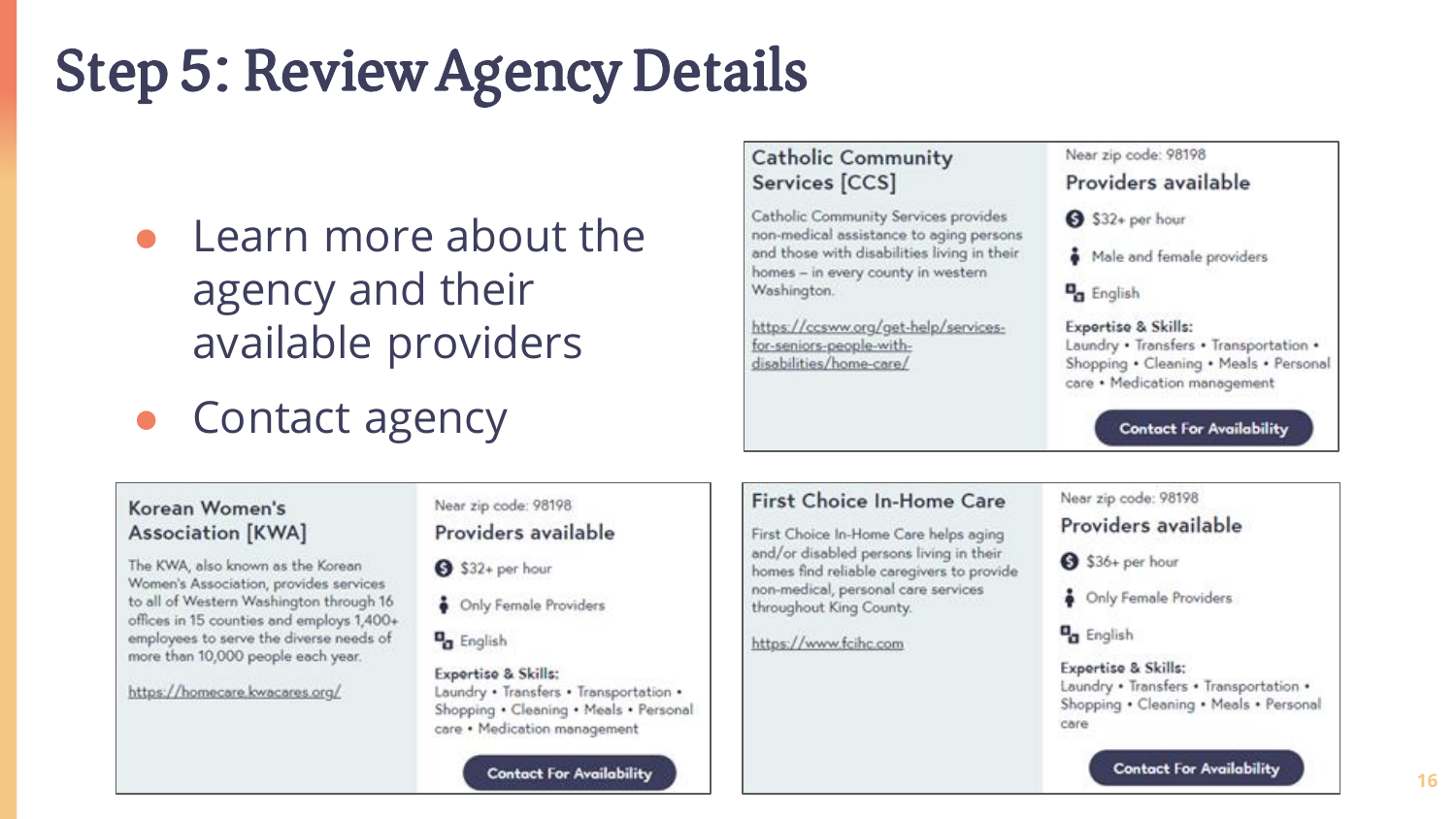# Step 6: Message the Agency

Let the agency know:

- Who the care is for
- Client's zip code
- Client's date of birth
- Care needs
- Contact information and best time to call

| Care recipient's zip code<br>98031          | Core recipient's date of birth -<br>MM/DO/YYYY                                                                                                                                                                                                       |
|---------------------------------------------|------------------------------------------------------------------------------------------------------------------------------------------------------------------------------------------------------------------------------------------------------|
|                                             | Tell us more obout the person who needs the care. This will help the agency better<br>prepare for the call with you. For example, you can share their native language and<br>describe health conditions, such as dementia, diabetes or disabilities. |
| 0/800                                       |                                                                                                                                                                                                                                                      |
| How can the agency reach you?<br>First name | Lost nome                                                                                                                                                                                                                                            |
| Mobile phone                                | Email                                                                                                                                                                                                                                                |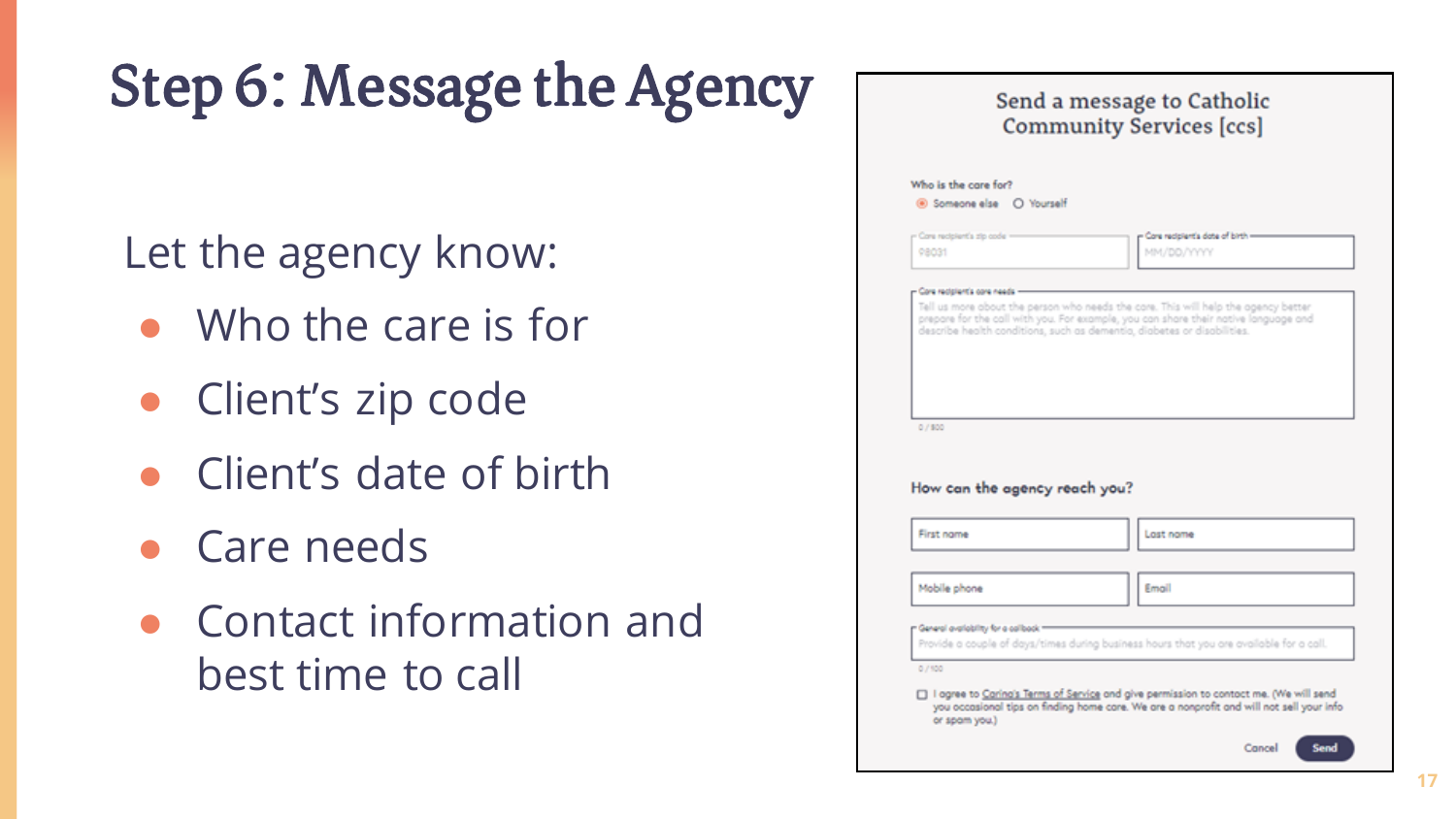## Step 7a: If There Are Available Providers - Receive Confirmation and Next Steps

### The agencies you select:

- Receive your care needs and contact information.
- Contact you to talk about your care needs in more detail.
- $\bullet$  Schedule time for an inhome visit, if needed.
- $\bullet$  Match you with a care provider.

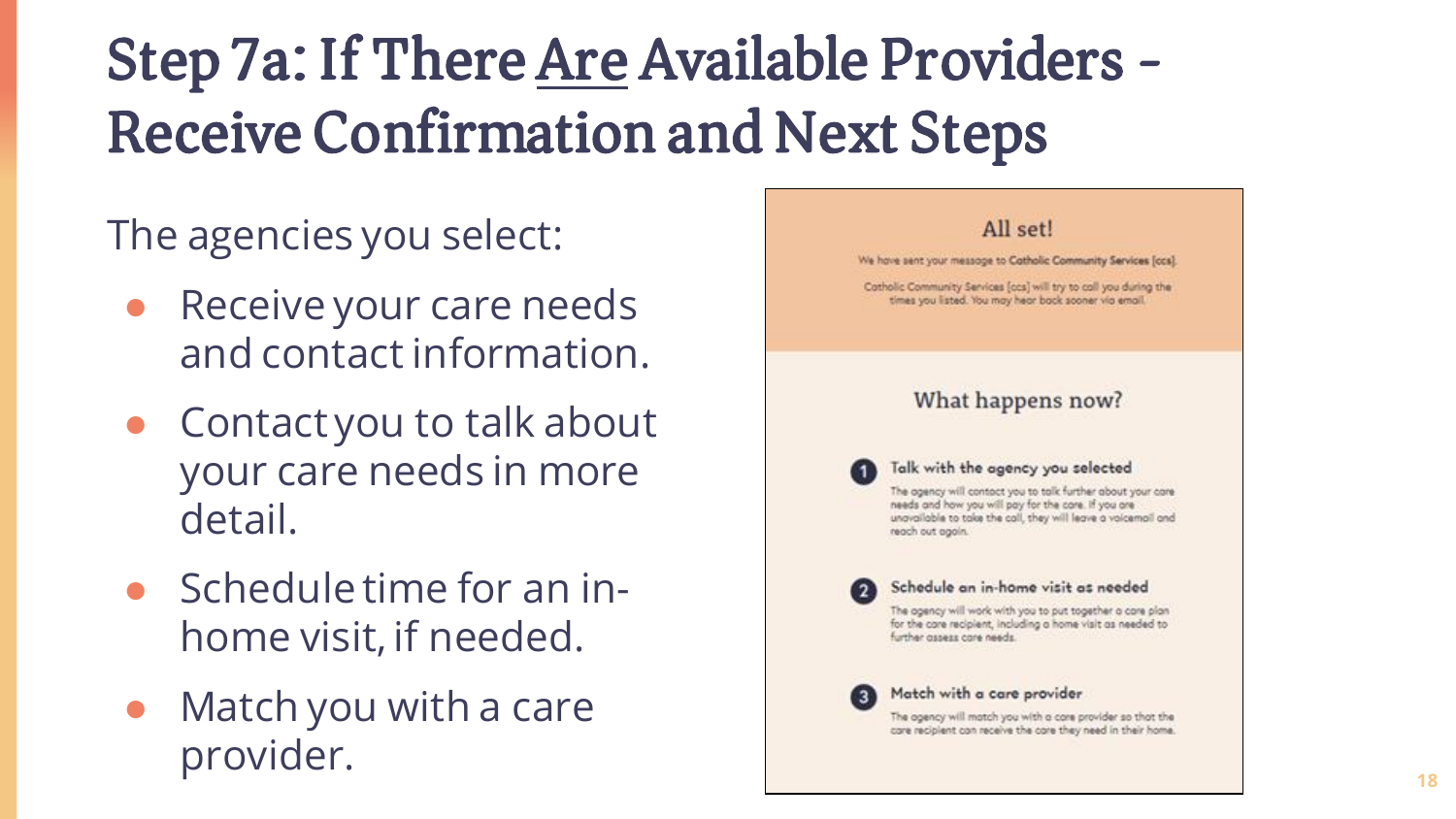## Step 7b: If There Are No Available Providers - Added to the Waitlist for Future Availability

|  | Sorry, no providers are available in your |  |  |
|--|-------------------------------------------|--|--|
|  | area right now                            |  |  |

We are currently expanding our services. Fill out the form below to be notified of any available providers near you.

| <b>First Name</b> |  |
|-------------------|--|
| Email             |  |
| Zip<br>98070      |  |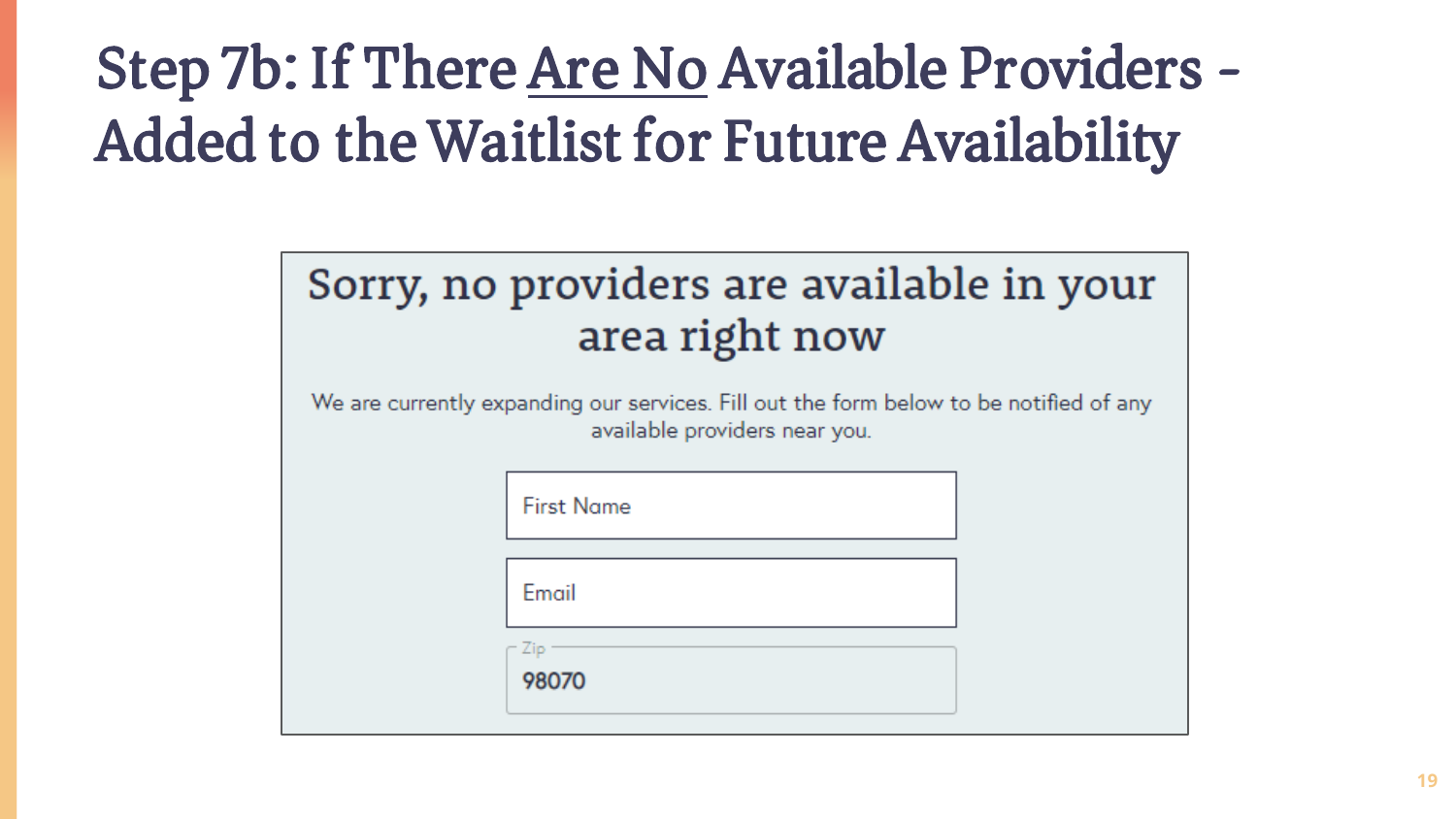## Opportunities for Collaboration

Carina would like to increase access to in-home care for older adults and people with disabilities across King County and continue to share out information about our home care offering.

Please let us know if:

- You have suggestions for how we can work with your organization.
- You are interested in sharing out information about Carina on your website, newsletter, social media.
- You would like Carina to amplify your organization's messaging on our social media platforms.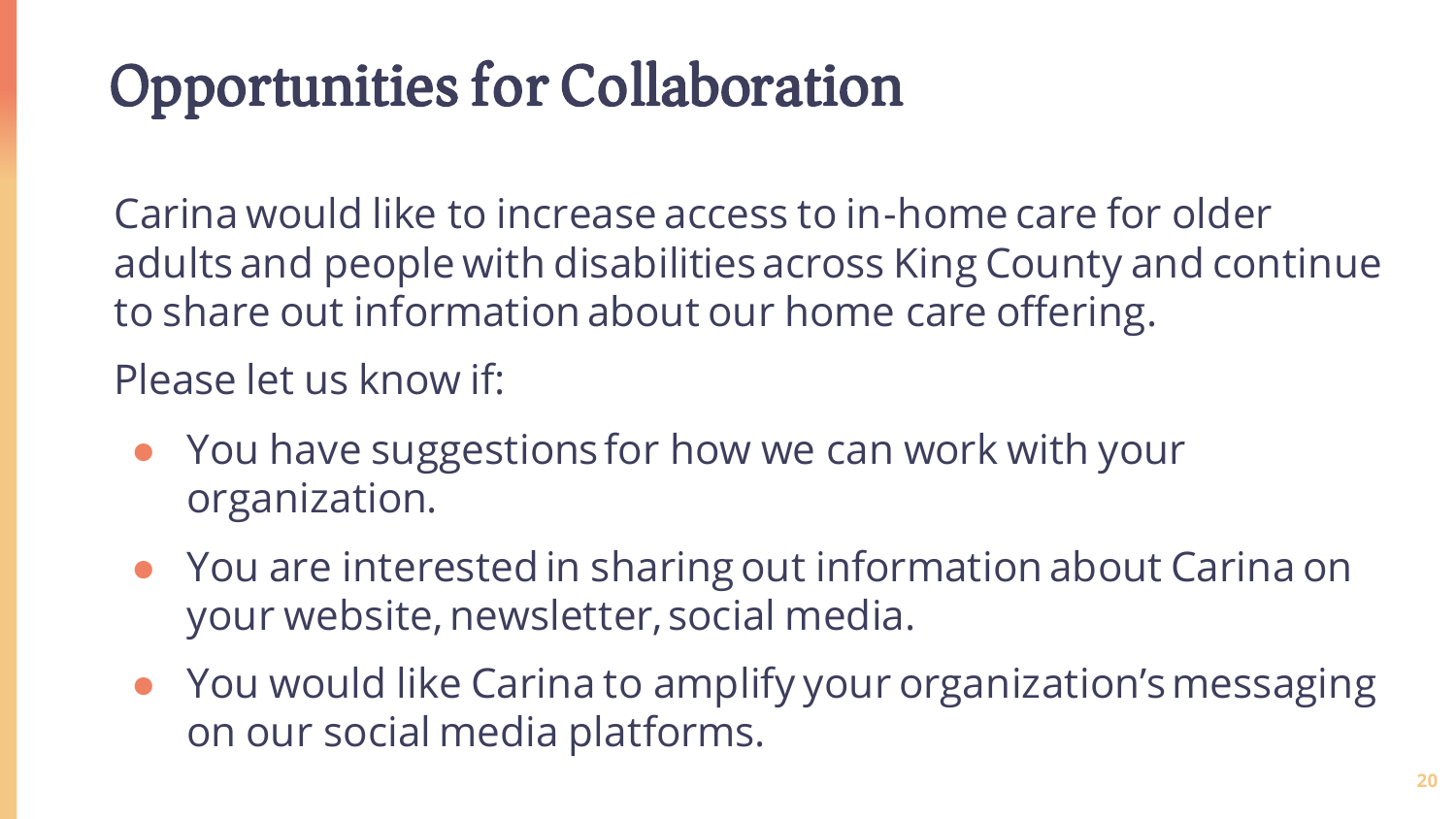### Contact Information

**Cressida Slote Manager - Home Care Project Management cressida.slote@carina.org**

**Nadine Zygaj Outreach Coordinator nadine.zygaj@carina.org**